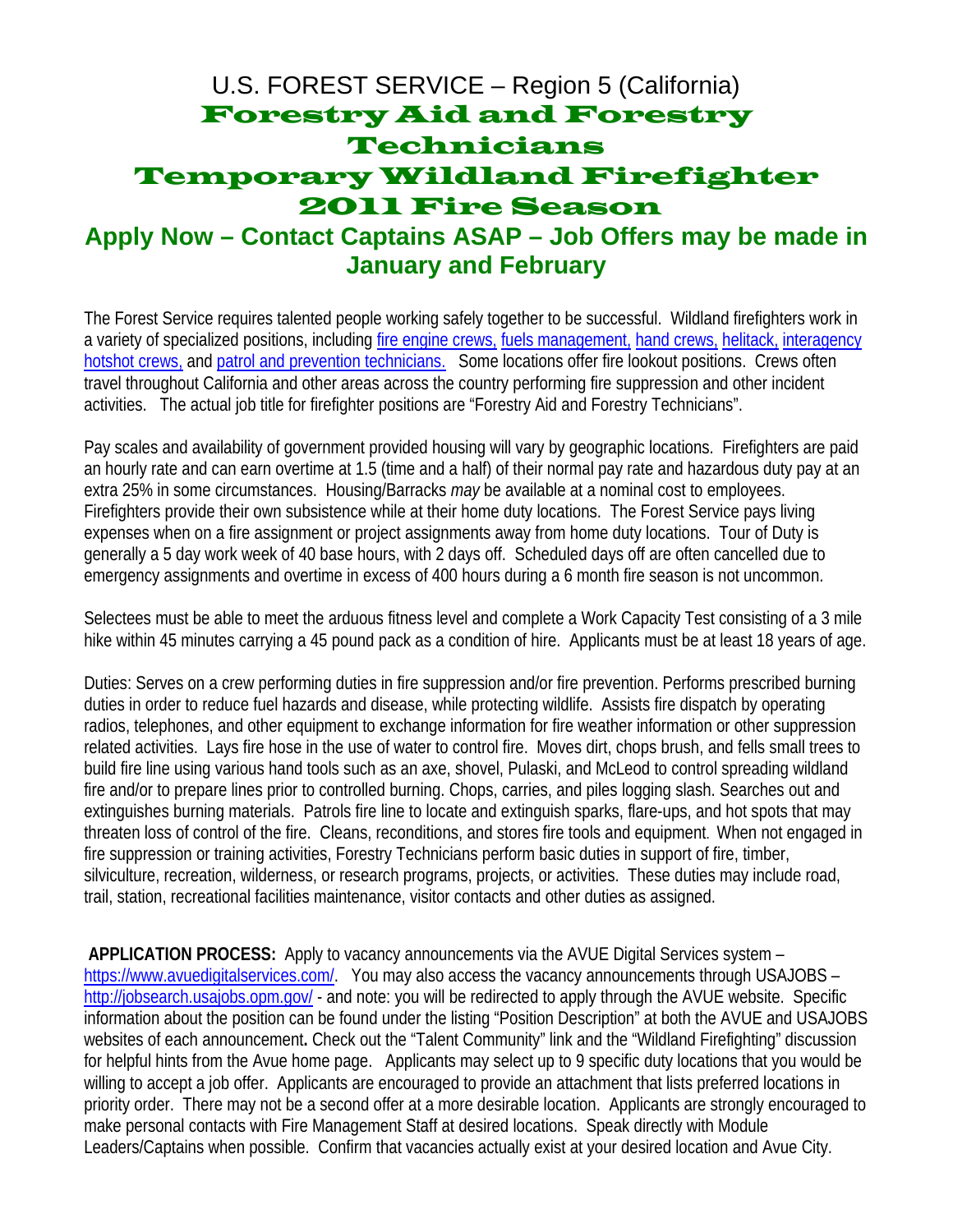|  |  |  | Avue 2011 Temporary Employment Open Continuous Vacancy Announcement Numbers: |  |
|--|--|--|------------------------------------------------------------------------------|--|
|  |  |  |                                                                              |  |

|                                             | Pay         |                             |          |
|---------------------------------------------|-------------|-----------------------------|----------|
| <b>Job Title</b>                            | Series/Grad | <b>Announcement Number</b>  | Location |
| Forestry Aid<br>(Entry Level Firefighter)   | GS-462-3    | OCRT-462-3-FIRE-DT          | Multiple |
| (Fire Engine<br>Forestry Technician         |             |                             |          |
| Operator)                                   | GS-462-4    | OCRT-462-4-ENGINE-DT        | Multiple |
| Forestry Technician<br>(Fire Engine         |             |                             |          |
| Operator IFPM)                              | GS-462-5    | OCRT-462-5-ENGINE-DT-REL2   | Multiple |
| Forestry Technician<br>(Hotshot)            | GS-462-4    | OCRT-462-4-HOTSHOT-DT       | Multiple |
| (Hotshot IFPM)<br>Forestry Technician       | GS-462-5    | OCRT-462-5-HOTSHOT-DT-REL2  | Multiple |
| Forestry Technician<br>(Handcrew)           | GS-462-4    | OCRT-462-4-HANDCREW-DT      | Multiple |
| (Handcrew IFPM)<br>Forestry Technician      | GS-462-5    | OCRT-462-5-HANDCREW-DT-REL2 | Multiple |
| Forestry Technician<br>(Helitack)           | GS-462-4    | OCRT-462-4-HLTK-DT          | Multiple |
| Forestry Technician<br>(Helitack IFPM)      | GS-462-5    | OCRT-462-5-HLTK-DT-REL2     | Multiple |
| Forestry Technician<br>(Fire Prevention)    | GS-462-4    | OCRT-462-4-PREV-DT          | Multiple |
| Forestry Technician<br>(Fire Prevention)    | GS-462-5    | OCRT-462-5-PREV-DT          | Multiple |
| Forestry Technician<br>(Fuels)              | GS-462-4    | OCRT-462-4-FUELS-DT         | Multiple |
| Forestry Technician<br>(Fuels)              | GS-462-5    | OCRT-462-FUELS-DT           | Multiple |
| Forestry Technician<br>(Lookout)            | GS-462-4    | OCRT-462-4-LOOK-DT          | Multiple |
| Forestry Technician<br>(Logistics           |             |                             |          |
| Dispatcher)                                 | GS-2151-4   | OCRT-2151-4-DISP-DT         | Multiple |
| Forestry Technician<br>(Logistics           |             |                             |          |
| Dispatcher)                                 | GS-2151-5   | OCRT-2151-5-DISP-DT         | Multiple |
| Forestry Technician<br>(Dispatch -          |             |                             |          |
| Wildland firefighter experience required    |             |                             |          |
| IFPM)                                       | GS-462-5    | OCRT-462-5-FFDISP-DT-REL2   | Multiple |
| (Smokejumper)<br>Forestry Technician        | GS-462-5    | OCRT-462-5-SMKJMP-DT        | Multiple |
| <b>Forestry Technician</b><br>(Smokejumper) | GS-462-6    | OCRT-462-6-SMKJMP-DT        | Multiple |

**For a complete listing of all 2011 Temporary Announcements go to:**  http://fsweb.asc.fs.fed.us/HRM/employment/2011\_OCR\_LIST.pdf

## **Selections and job offers may be made as early January & February, 2011**

**For additional assistance in understanding the hiring process, you may contact the Region 5, Fire Recruiter, Rita Yates at (530) 621-5288, Cell (707) 334-1394, or Email ryates@fs.fed.us** 

**Duty Locations – Avue Cities and Local Contact Information: Contact the Module Leader or Captains and confirm the correct Avue City to apply to.** 

**Angeles National Forest** http://www.fs.fed.us/r5/angeles/ To be considered for the following Duty Locations confirm the Avue City: Arcadia (626) 574-5200, Glendora (626) 335-1251, La Canada-Flintridge (818) 899-1900, Lancaster (661) 723-2715, San Fernando (818) 899-1900, Saugus (661) 296-9710, Valyermo (661) 296-9710. Forest Civil Rights Officer - Sarah Majdiak (805) 961-5748 smajdiak@fs.fed.us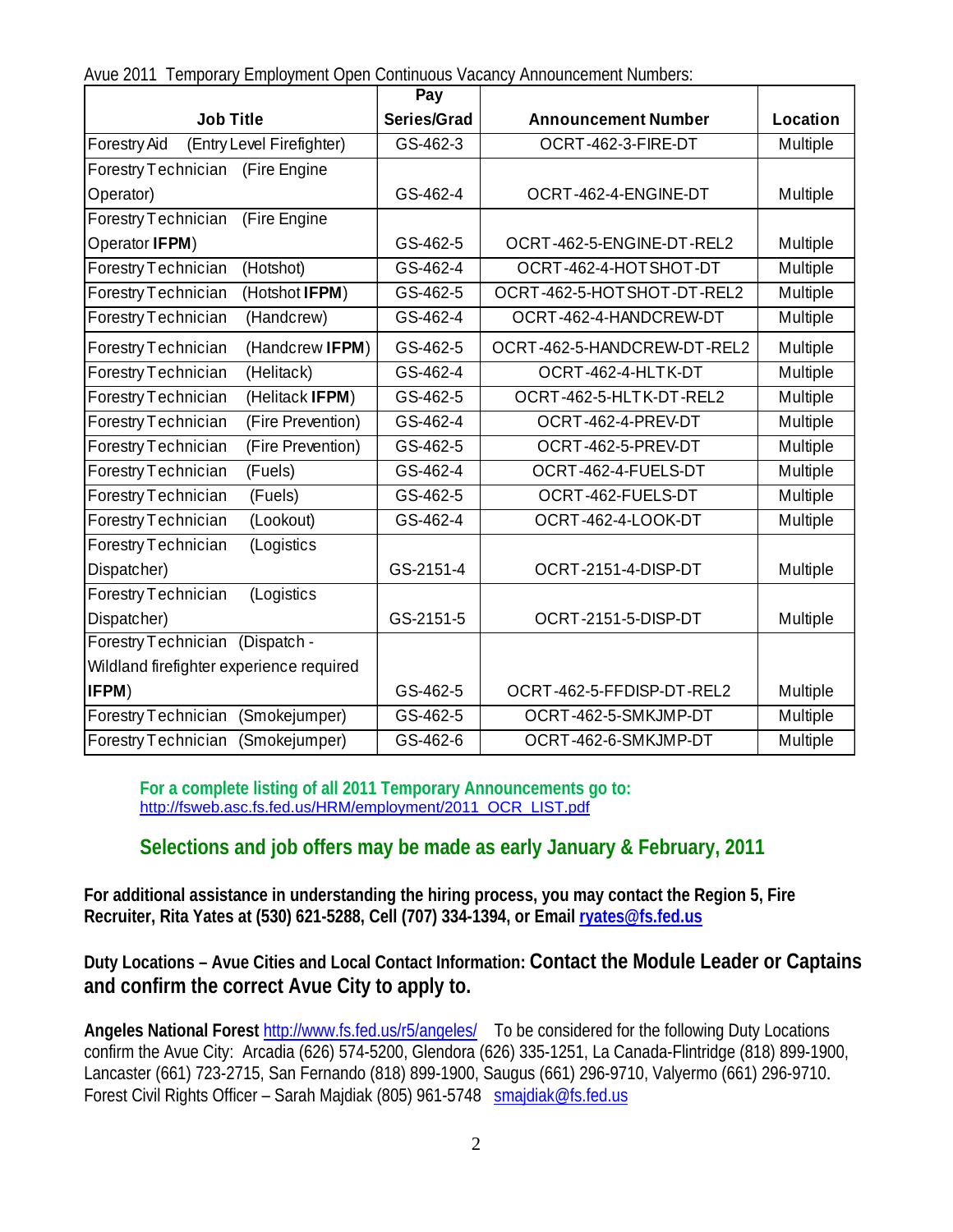**Cleveland National Forest** http://www.fs.fed.us/r5/cleveland/ To be considered for the following Duty Locations confirm the Avue City: Alpine (619) 445-6235, Corona (951) 736-1811, El Cajon , Ramona (760) 788-0250. Forest Civil Rights Officer – Ronald Cortez (858) 673-6180 rcortez03@fs.fed.us

**Eldorado National Forest** http://www.fs.fed.us/r5/eldorado/ To be considered for the following Duty Locations confirm the Avue City: Georgetown (530) 333-5571, Grizzly Flats (530) 647-5342, Kyburz (530) 647-5318, Pioneer (209) 295-5970, Placerville (530) 647-5339, Pollock Pines (530) 647-5465. Forest Civil Rights Officer – Thomas Nichols (530) 621-5203 tnichols@fs.fed.us

**Inyo National Forest** http://www.fs.fed.us/r5/inyo/ To be considered for the following Duty Locations confirm the Avue City: Bishop (760) 873-2508, Independence , June Lake (760) 648-7346. Lee Vining (760) 647 3044, Lone Pine (760) 876-6236, Mammoth Lakes (760) 924-5500, Tom's Place. Forest Civil Rights Officer – Julie Hall (760) 873-2470 juliehall@fs.fed.us

**Klamath National Forest** http://www.fs.fed.us/r5/klamath/ To be considered for the following Duty Locations confirm the Avue City: Callahan (530) 467-3365, Fort Jones (530) 468-1267, Happy Camp (530) 493-1790 or (530) 493-1791 or (530) 493-1745, Klamath (530) 398-4689 River (530) 465-1502 or (530) 465-1515 or (530) 465-1505, MacDoel (530) 398-4689 or (530) 398-4148 or (530) 398-4430 or (530) 398-4608 or (530) 398- 4607, Scott Bar (530) 468-1235, Seiad (530) 496-3353, Sawyers Bar (530) 468-1322 or (530) 468-1258, Cecilville (530) 468-1318. Forest Civil Rights Officer – Barbara Stagg (530) 841-4489 bstagg@fs.fed.us mailto:pmelum@fs.fed.us

**Lake Tahoe Basin Management Unit** http://www.fs.fed.us/r5/ltbmu/ To be considered for the following Duty Location confirm the Avue City: South Lake Tahoe (530) 543-2884, Meyers (530) 543-2882, Spooner (530) 545- 3364, Meeks Bay (530) 525-7715. Forest Civil Rights Officer – Adrian Escobedo (530) 543-2758 aescobedo02@fs.fed.us

**Lassen National Forest** http://www.fs.fed.us/r5/lassen/ To be considered for the following Duty Locations confirm the Avue City: Chester (530) 258-5135, Fall River Mills (530) 336-5521, Forest Ranch (530) 873-0580, Hat Creek (530) 336-5521, Manzanita Lake (530) 595-4444, Mineral (530) 595-3506, Old Station (530) 335- 7424, Susanville (530) 257-4188. Forest Civil Rights Officer – Michael Green (530) 252-6603 mgreen@fs.fed.us

**Los Padres National Forest** http://www.fs.fed.us/r5/lospadres/ To be considered for the following Duty Locations confirm the Avue City: Arroyo Grande (805) 925-9538 , Big Sur (831) 385-5434, Carpinteria (805) 967-3481, Fillmore (805) 646-4348 , Frazier Park (661) 245-3731, Goleta (805) 967-3481, Greenfield (831) 385-5434, Jolon (831) 385-5434, Los Olivos (805) 925-9538, New Cuyama (805) 925-9538 , Ojai (805) 646-4348, Piru (805) 646-4348, Santa Barbara (805) 967-3481, Santa Maria (805) 925-9538 , Santa Margarita , Santa Ynez (805) 967-3481.Forest Civil Rights Officer – Sarah Majdiak (805) 961-5748 smajdaik@fs.fed.us Ī

**Mendocino National Forest** http://www.fs.fed.us/r5/mendocino/ To be considered for the following Duty Locations confirm the Avue City: Covelo (707) 983-8513 or (707) 775-1406, Elk Creek (530) 934-1270 or (530) 963-1311, Paskenta (530) 934-1270 or (530) 833-5214, Stonyford (530) 934-1270 or (530) 963- 1311, Upper Lake (707) 775-1406 or (707) 775-1441, Willows (530) 934-1155. Forest Civil Rights Officer – Barbara Leach (530) 934-1103 bleach@fs.fed.us

**Modoc National Forest** http://www.fs.fed.us/r5/modoc/ To be considered for the following Duty Locations confirm the Avue City: Adin (530) 299-3215, Alturas (530) 233-5811, Canby (530) 233-7960, Cedarville (530) 279-6116 , Tulelake (530) 667-2246. Forest Civil Rights Officer – Mario Longoria (530) 233-8716 mlongoria@fs.fed.us